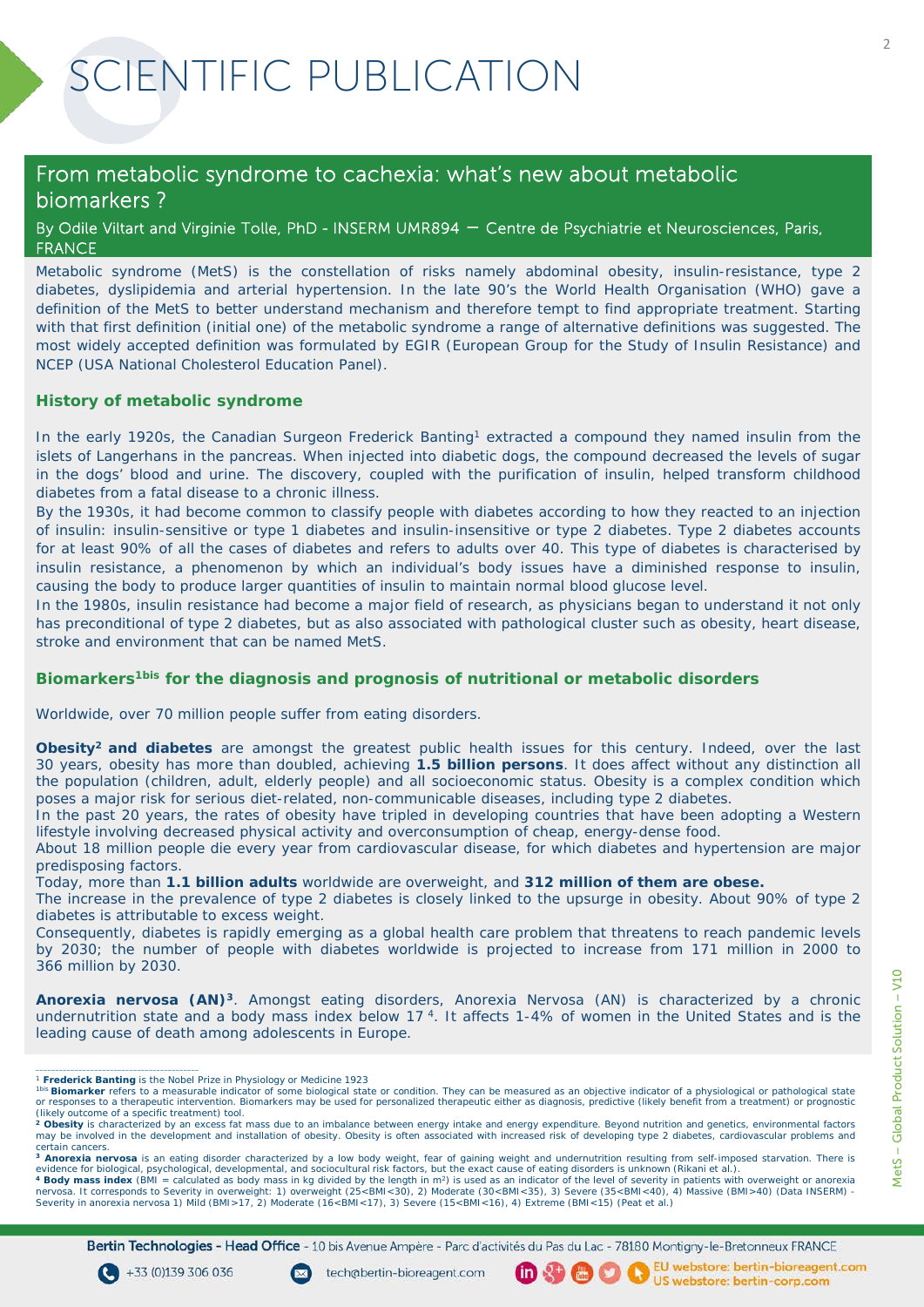Globally, AN affects about two million people (*Global burden of disease study 2013*). It is estimated to occur in 0.9% to 4.3% of women and 0.2% to 0.3% of men in Western countries at some point in their life (*Smink et al. 2012*). 30 to 40% of patients do not recover optimally even after 10 to 13 years of follow-up (*Rigaud et al., 2011).*

The exponential increase of nutritional and metabolic diseases induced by a disequilibrium between the energy input and expenditure, *i.e.* too much, too less, or energy expenditure (such as obesity or anorexia) generates care expenses that become a real health societal problem. Indeed, such an important cost can be explained by chronicity, severity and usually a lack of appropriate treatment. It would be reduced by an early diagnosis of the disease using relevant **biomarkers** or **biological markers** that might lead to begin the treatment at an early stage of the disorder. Thus, it is necessary to find pertinent biological markers, **easy to measure,** to evaluate the early phase and the different stages as well as the severity of the disease to propose to the patient pertinent-personalized therapeutic strategies.

With the identification these past 20 years of new regulators of energy homeostasis in the brain or peripheral organs, potential new **biomarkers for metabolic** or **nutritional disorders** are proposed.



A special focus is made on hormones produced in the adipose tissue or gastrointestinal tract since they are secreted in the blood and signal to the brain about the nutritional or metabolic status. The absence of very **specific** and **sensitive immunoassays** is considered to be a limitation to the appropriate measurement of these biomarkers. However, these past years, new technological developments and their effects in immunoassays alleviate such a downside.

#### **Which biomarkers?**

#### **There is an urgent need to identify specific biological markers**

To date, there is no effective pharmacological treatment that can guarantee a complete nutritional recovery in patients suffering from these diseases. In order to develop new therapeutical strategies and determine new candidate strategies for treatment, there is an urgent need to identify specific biological markers that could be involved in the maintenance and/or worsening of the disease.

(血好偶り)

These past years, the scientific community has identified specific biomarkers that are dysregulated in the overnutrition or undernutrition states and can also reflect the type (anorexia nervosa *versus* obesity) or subtype (bingeing-purging *versus* restrictive AN) of the disease (*Germain et al.*, 2010; *Germain et al.*, 2016) as well as its severity or duration (*Terra et al.*, 2013).

Past and current research focuses on investigating endocrine biomarkers produced by the adipose tissue or gastrointestinal tract, such as **leptin** (*Legroux-Gérot et al.*, 2009; Jamar *et al.* 2016), **adiponectin** (*Terra et al.*, 2013; Lopez-Jaramillo *et al.*, 2014), **ghrelin** and **obestatin** (*Gorwood et al.*, 2016; *Germain et al.*, 2010; *Kuppens et al.*, 2015) or **26-RFa** (*Galusca et al.*, 2012) in AN and obesity.

To better understand the mechanisms involved in the process of malnutrition/renutrition, identification of biomarkers predictive of successful refeeding in patients or animal models mimicking certain aspects of the disease is needed.

3

Bertin Technologies - Head Office - 10 bis Avenue Ampère - Parc d'activités du Pas du Lac - 78180 Montigny-le-Bretonneux FRANCE

 $\bigodot$  +33 (0)139 306 036



EU webstore: bertin-bioreagent.com  $\bullet$ US webstore: bertin-corp.com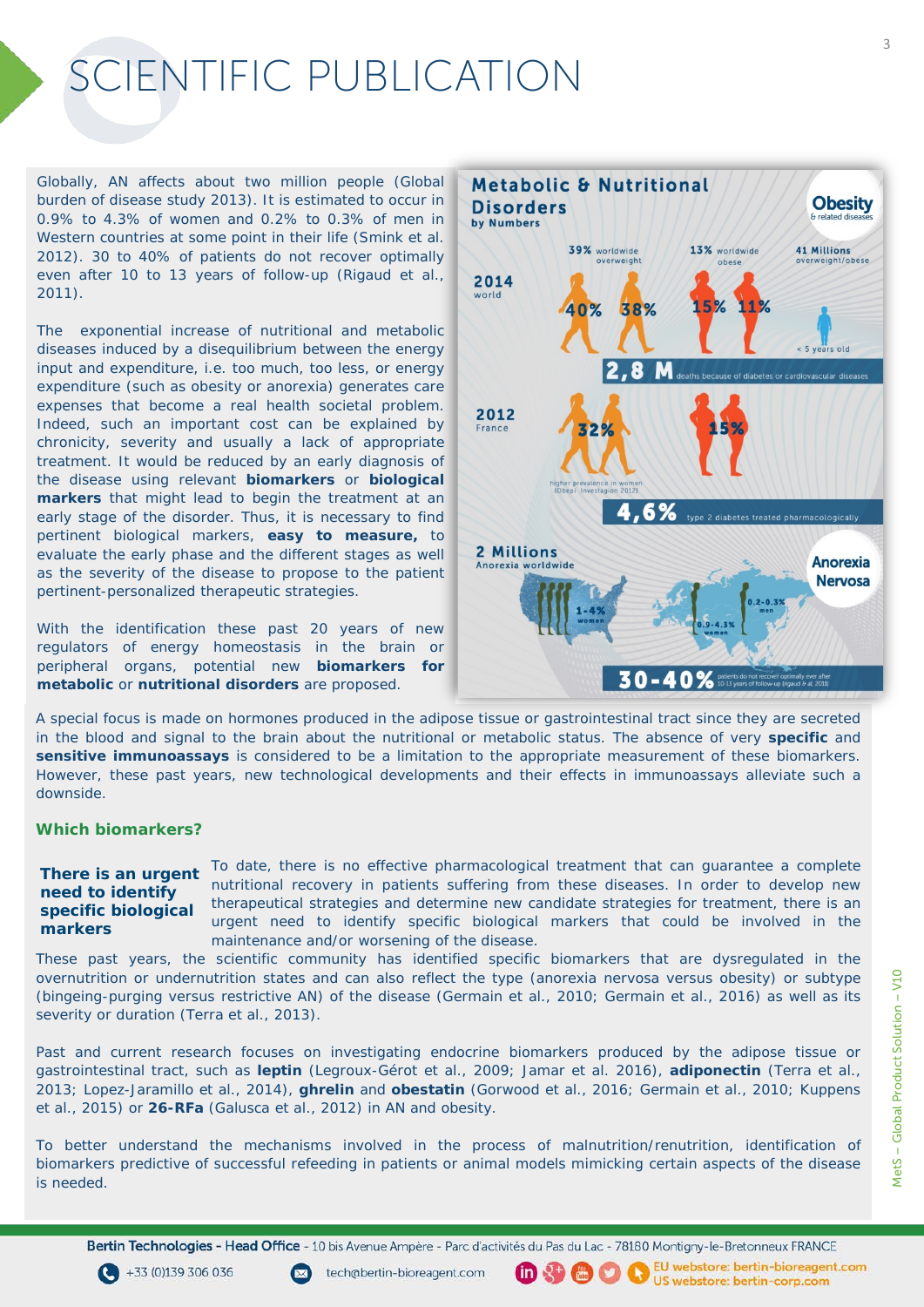Beyond AN, applications for other diseases associated with undernutrition, such as cachexia or malnutrition worldwide. Ghrelin and leptin, as well as other adipocytokines such as resistin or adiponectin, are also investigated as potential biomarkers to diagnose cachexia and predict survival in cancer patients (*Mondello et al.*, 2014, *Kerem et al.*, 2008).

#### **Obesity – anorexia/cachexia: two faces of a same neurobiological circuit?**

The actions of these biomarkers on *homeostatic* and *non-homeostatic neuronal circuits* regulating eating behaviors begin to be well described and better understood (*Morton et al., 2014*, Fig. 1- page 5). Peripheral hormones reach the brain through specific way of transport across the blood brain barrier (*Schaeffer et al., 2013*) targeting different brain areas involved in the homeostatic and non-homeostatic regulation of food intake, energy expenditure and thus body weight.

Briefly, hypothalamus and brainstem structures (*nucleus tractus solitarius*) are direct sensors of the energy and metabolic balance while the meso-cortico-limbic system (ventral tegmental area – *nucleus accumbens*) is devoted to the motivational/rewarding aspects of the food. Obesity and Anorexia Nervosa display deregulation in the synthesis and/or release of several peripheral factors that modulate central feeding centers. In particular, plasma ghrelin and leptin concentrations show opposite variations leading to the hypothesis of a key role of these hormones in the physiopathology of these diseases (from the genesis to the different outcomes inherent to such feeding disorders).

A better understanding of their evolution/kinetic during the course of the disease is essential to potentially find a pertinent therapeutic solution by acting at different levels to reprogram a dysfunctional system. Such fundamental studies, using genetically-engineered mice (total deletion or conditional deletion of genes in specific neuronal or peripheral population) have permitted to highlight the role of gut hormones and/or central neuromediators (like dopamine and serotonin, for example). The mechanisms of action leading to a chronicisation of the disease (obesity or anorexia) remain currently poorly understood rendering urgent to perform valuable and reproducible measurements of the evolution of pertinent biomarkers during the course of the disease to better understand the mechanisms of action of these hormonal biomarkers in pathological states at both central and peripheral levels.

Bertin Technologies is now well recognized for its expertise to develop analytical tools to measure such biomarkers. Their use as either diagnostic or prognostic biomarkers in human subjects in pathological states and in parallel to follow their evolution in animal models might be essential to assess clinical vs fundamental research. In this view, Bertin Technologies offers the possibility to propose immunoassays specific for each species and to further develop specific pharmacological blockers and enhancers.

4

5CMME : Centre des Maladies Mentales et de l'Encéphale (Sainte-Anne Hospital, Paris)

Bertin Technologies - Head Office - 10 bis Avenue Ampère - Parc d'activités du Pas du Lac - 78180 Montigny-le-Bretonneux FRANCE

 $\bigodot$  +33 (0)139 306 036

 $\overline{\phantom{a}}$  , and the contribution of the contribution of the contribution of the contribution of the contribution of the contribution of the contribution of the contribution of the contribution of the contribution of the



血分骨口

EU webstore: bertin-bioreagent.com US webstore: bertin-corp.com

O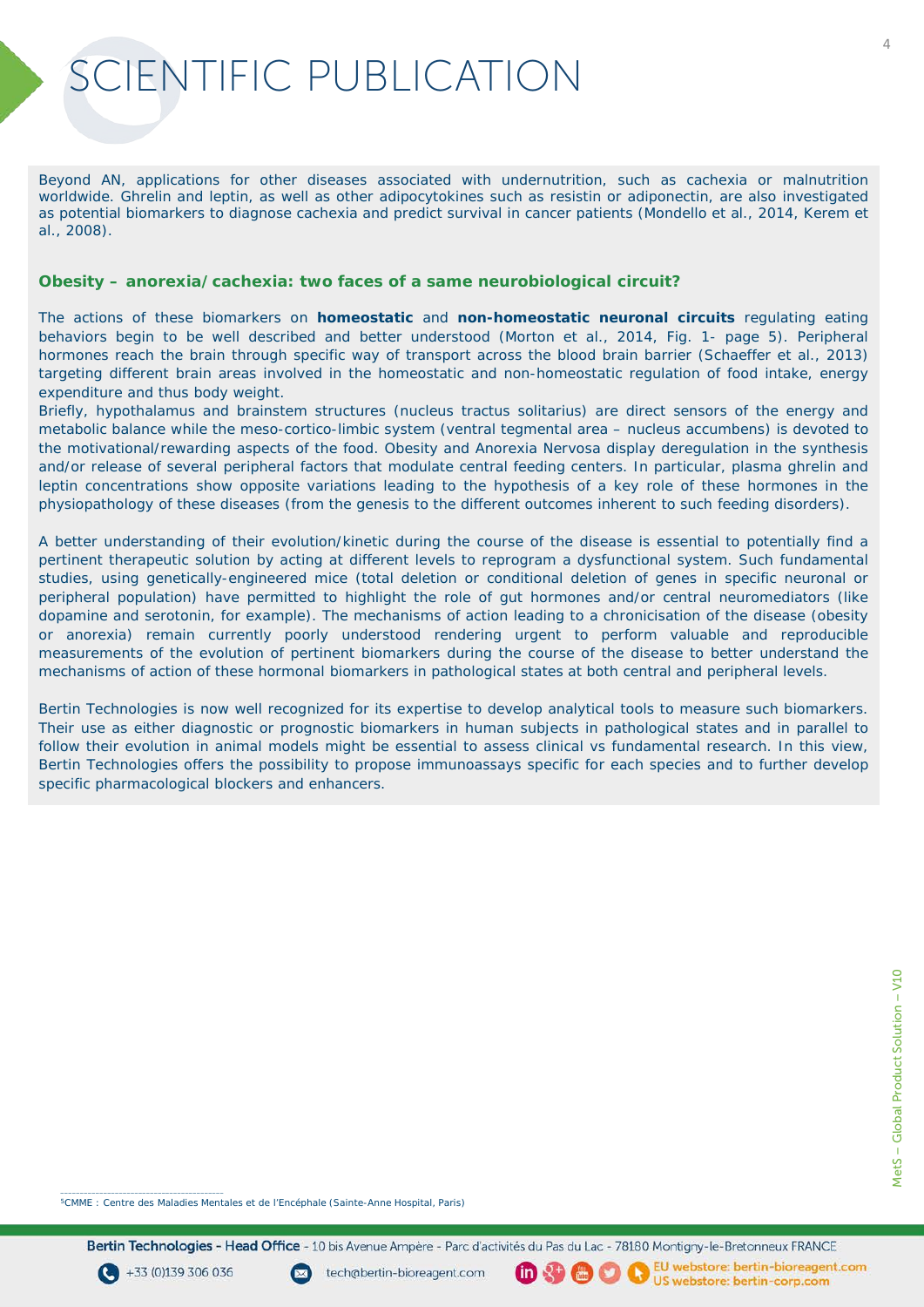### Representation of both central structures and peripheral factors involved in the regulation of energy metabolism and food intake Figure 1



The brain areas involved in the homeostatic regulation of energy metabolism and food intake are depicted in green. Peripheral signals that are released in the blood access circumventricular organs such as the median eminence in order to directly target orexigenic (NPY, AgRP) and anorexigenic (POMC, CART) neuronal populations within the hypothalamic arcuate nucleus. These signals can also directly target the *nucleus tractus solitarius* through another circumventricular organ, the *area postrema*, or *via* the vagus nerve.

The brain structures involved in the non-homeostatic regulation of food intake are depicted in turquoise. The ventral tegmental area that controls the rewarding aspects of feeding behavior contains dopaminergic neurons which express leptin and ghrelin receptors. In green/turquoise, the higher nervous centers responsible of the integration of non homeostatic and homeostatic information to drive individuals to an adapted feeding behavior

Bertin Technologies - Head Office - 10 bis Avenue Ampère - Parc d'activités du Pas du Lac - 78180 Montigny-le-Bretonneux FRANCE

 $\bigodot$  +33 (0)139 306 036



EU webstore: bertin-bioreagent.com  $\oplus$   $\oplus$   $\oplus$   $\oplus$ US webstore: bertin-corp.com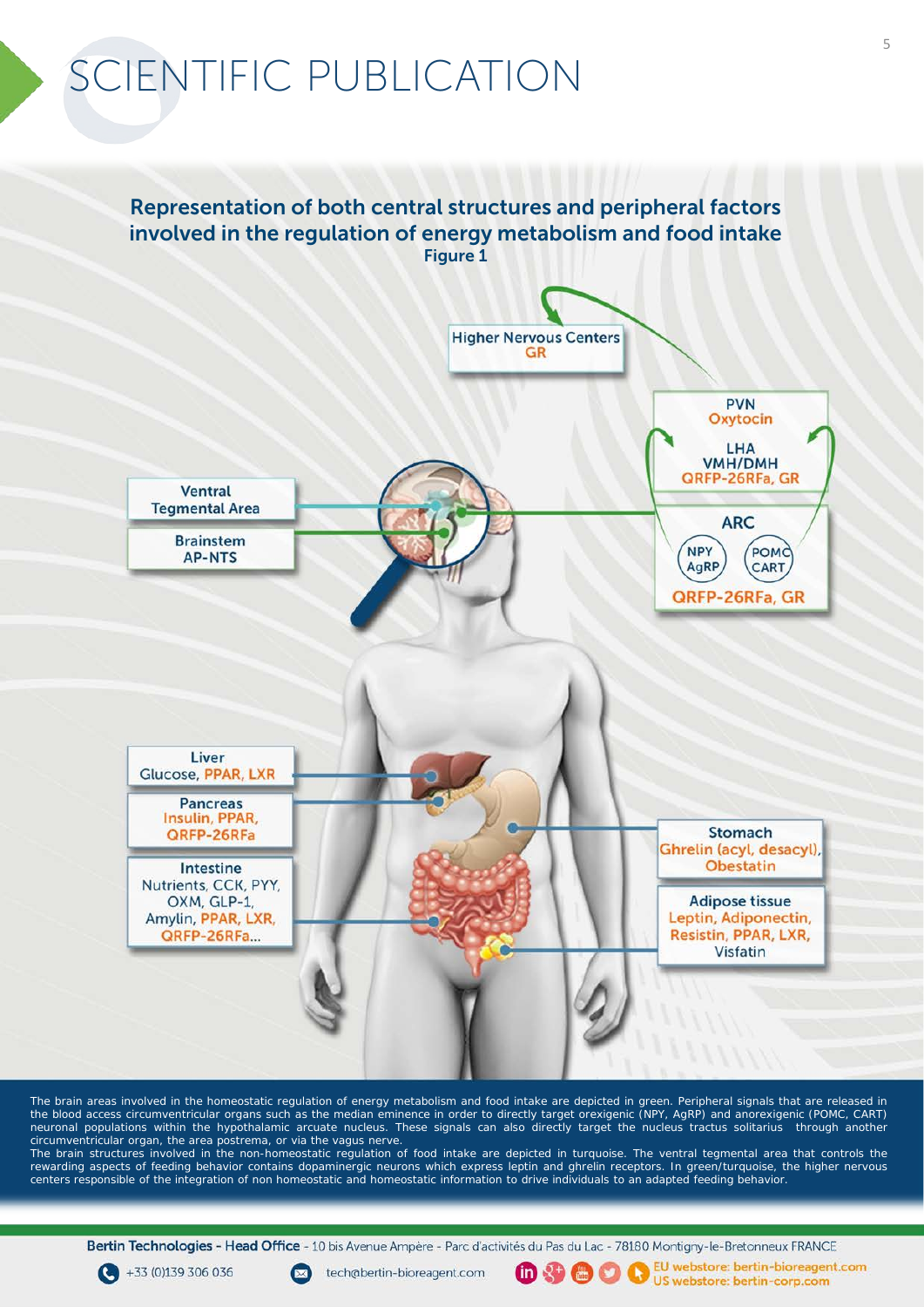#### **New biomarkers for future personalized therapeutic treatments Our own experience using Bertin Bioreagent kits**

These past years, our research has been focused on understanding the role of preproghrelin, a complex prohormone encoding various peptides (acyl and desacyl ghrelin, obestatin) with structural and functional heterogeneity, in the pathophysiology of eating disorders. Our aim was to evaluate the relative ratio of these peptides in undernutrition conditions in both rodents and humans. The absence of selective and reliable assays to measure all three ghrelinderived in the same biological sample was a limitation to understand how these key gastrointestinal peptides were regulated in pathological conditions.

First, we validated **Bertin Bioreagent's** immunoassay kits by demonstrating the absence of immunoreactivity for both acyl and desacyl ghrelin in preproghrelin deficient mice (*Hassouna et al. 2014*). Since immunoassays kits have been developed in multi-species, we are able to use them for explorations in different models: rat, mouse, human. Thus, we were able to assay ghrelin in both obesity (*Lacroix et al. 2015*) and undernutrition states in both animal models (*Méquinion et al. 2015*) and AN patients in collaboration with members of the interdisciplinary network on eating disorders, GIR-AFDAS-TCA (*www.anorexieboulimie-afdas.fr*) and CMME5 (Paris, France). Exploration of these biomarkers in preclinical and clinical studies is essential to better understand the pathophysiology of the disease. In collaboration with **Bertin Technologies**, we have worked on optimizing the conditions of sampling, treatment and storage of samples.

Such assays have several advantages:

- > they are developed in multi-species, from rodent (rat and mouse) to human, which is ideal for preclinical to clinical investigations,
- > they are specific for different isoforms of the same peptide (such as acyl *versus* desacyl ghrelin) that can have various biological effects (*Delhanty et al. 2013*),
- > they are sensitive enough to detect small concentrations or variation ranges,
- > they are reproducible and designed to recover peptides with post-translational modifications (such as acylation) with specific treatment.

#### **What treatment(s) for tomorrow?**

### **Identify a crucial step**

Lifestyle modification is the mainstay of prevention and treatment for metabolic syndrome and type 2 diabetes; however, it can be costly and labour-intensive. Pharmacotherapy is considered as biomarkers is second line of therapy in adults, but its use in children is controversial. In that framework, the use of specific **biomarkers** is fundamental to better apprehend the mechanisms that are involved in eating disorders and regulation of body weight. The future will be to use targeted and

personalised therapies. Indeed, the generalisation of genetic, epigenetic, or pharmacogenetics tools will be of importance to know the ins and outs of the disorders related to food intake according to age, sex and endocrine disruptors.

The current scientific priorities include more specifically the study of (i) the interaction between genes and environment with a special focus on the role of the gut microbiota and the impact of various environmental pollutants and (ii) the dialog between the brain and the gut. Recent data obtained by the French consortium Micro-Obes (2013)<sup>6</sup> have shown that individuals with a poor gut bacteria diversity are exposed to a higher risk to develop complications linked with an obese phenotype. Changing the composition of the daily diet was sufficient to restore a normal gut microbiota. Thus, the development of an easy test to specifically identify these "at risk" persons may help to propose an adapted and personalized treatment.

In this view, identifying biomarkers is a necessary step for achieving better diagnostics and follow evolution of diseases and efficiency of treatments. The development of new valuable preclinical models (*in vivo* and/or *in vitro*) to further assess the mechanisms and the impact of new potential treatments is fundamental to obtain substantial knowledge and answers in the field of type II diabetes, nutrition and metabolic disorders. Such data might be obtained through dedicated clinical platforms to phenotype and follow up large national cohorts.

6http://unice.fr/faculte-de-medecine/actualite/toute-actualite/doc-2014-2015/journal-nutrition-def.pdf

Bertin Technologies - Head Office - 10 bis Avenue Ampère - Parc d'activités du Pas du Lac - 78180 Montigny-le-Bretonneux FRANCE

 $\bigodot$  +33 (0)139 306 036

 $\mathcal{L}_\mathcal{L} = \{ \mathcal{L}_\mathcal{L} = \{ \mathcal{L}_\mathcal{L} = \{ \mathcal{L}_\mathcal{L} = \{ \mathcal{L}_\mathcal{L} = \{ \mathcal{L}_\mathcal{L} = \{ \mathcal{L}_\mathcal{L} = \{ \mathcal{L}_\mathcal{L} = \{ \mathcal{L}_\mathcal{L} = \{ \mathcal{L}_\mathcal{L} = \{ \mathcal{L}_\mathcal{L} = \{ \mathcal{L}_\mathcal{L} = \{ \mathcal{L}_\mathcal{L} = \{ \mathcal{L}_\mathcal{L} = \{ \mathcal{L}_\mathcal{$ 

**O 9 0 0 US** webstore: bertin-bioreagent.com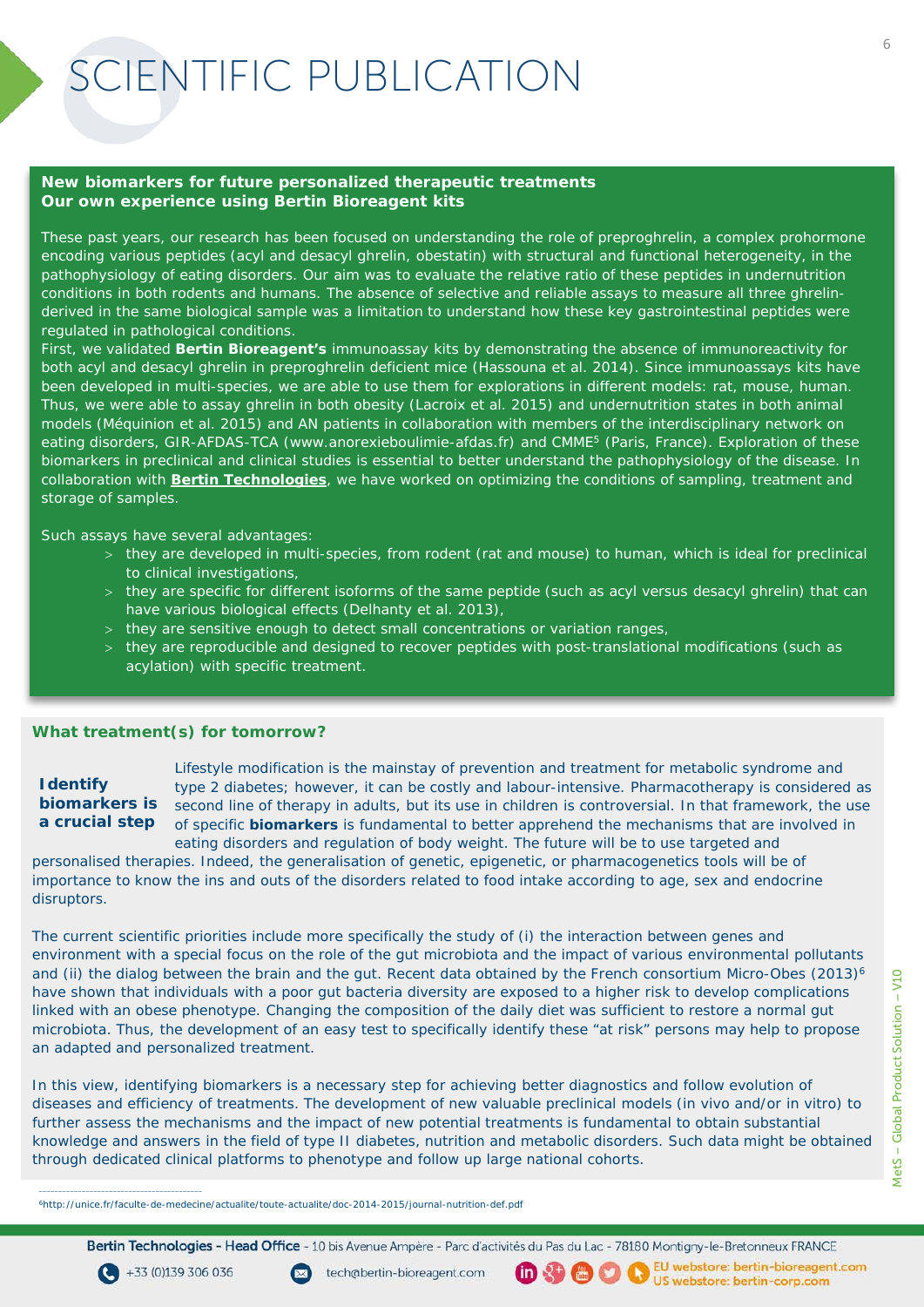

Bertin Technologies develops, manufactures and distributes its own assay kits under the Bertin Bioreagent's brand name (formerly known as SPI-Bio). We also offer you very high quality assay kits from Cayman Chemical and INDIGO Bioscience companies.

### ADIPONECTIN: THE STRATEGIC TARGET FOR METABOLIC SYNDROME *Adiponectin is a 244 amino-acid protein hormone produced mainly by adipocytes of the adipose tissue. Adiponectin is a hormone mainly influencing the metabolism of saccharides and lipids, increasing the sensitivity* of tissues to insulin. Its effect leads to an increased transport and utilization of glucose and free fatty acids in *muscles, liver and adipose cells.* **Adiponectin (human) ELISA kit**  Recognize natural and recombinant adiponectin All reagents provided are ready to use Working range fits with physiological concentration **Cat No: A05185 Adiponectin High Sensitivity (human) ELISA kit**  Highly sensitive Many samples have been validated Small volume of sample size **Cat No: A05186 Adiponectin (mouse) ELISA kit**  41 samples in one shot Cross-react partly with rat adiponectin Supplied with internal quality control **Cat No: A05187** AFABP: A FATTY ACID TRAFFICKING ACTOR *Adipocyte Fatty Acid Binding Protein (AFABP) is a 15 kDa member of the intracellular Fatty Acid Binding* Protein (FABP) family. It is expressed in a tissue specific manner in differentiated adipocytes. It is a critical gene in the regulation of the biological function of these cells. According to some results, AFABP may be *involved in mediating obesity-induced alterations in adipocyte gene expression.*

#### **A-FABP (human) ELISA kit**

- New marker for atherosclerosis & metabolic syndrome
- Provided with internal quality control
- Involved in cholesterol accumulation

**Cat No: A05181**





 $(in \& t)$ 

 $\binom{mn}{n}$ 

EU webstore: bertin-bioreagent.com I.) US webstore: bertin-corp.com

7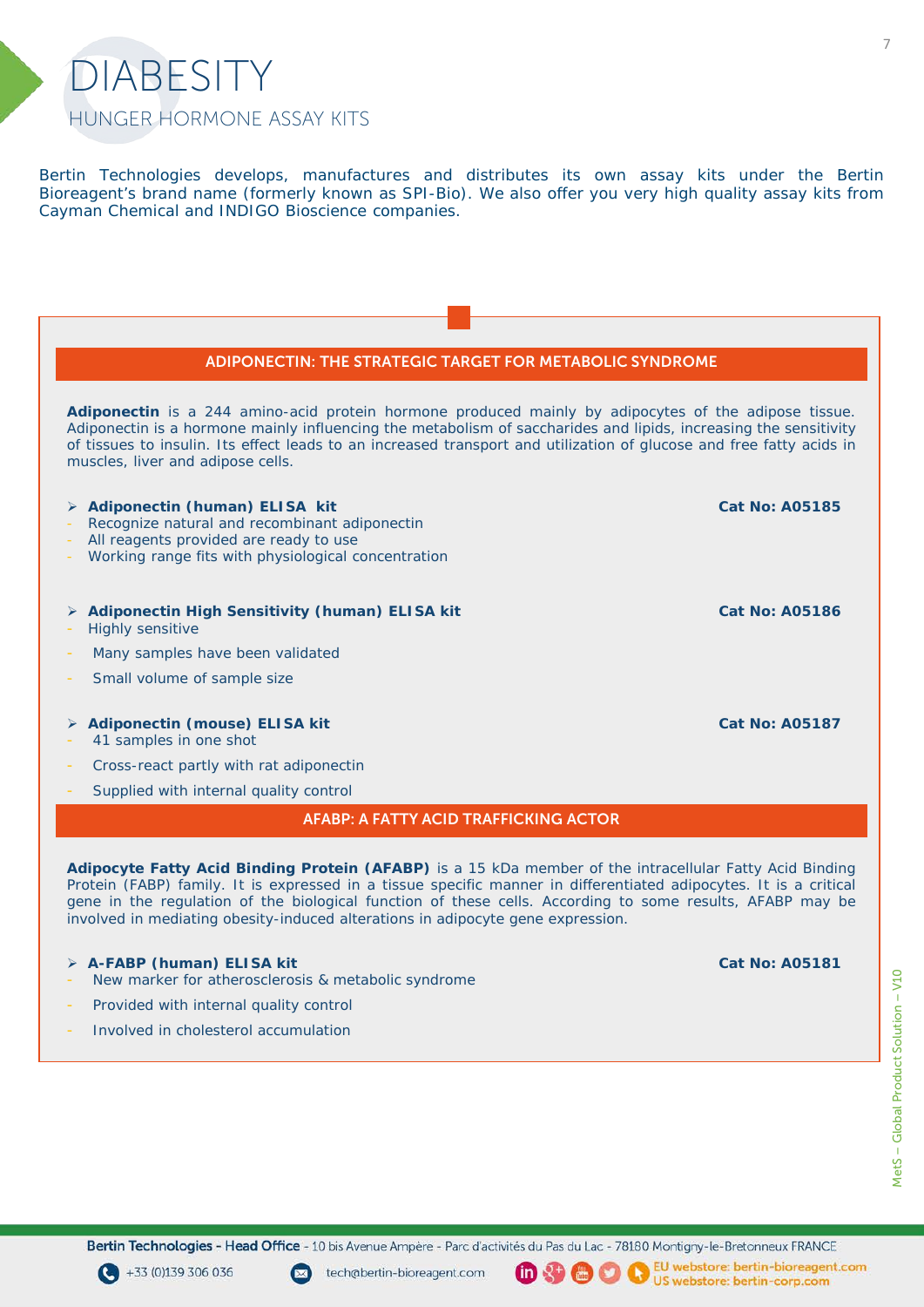#### GHRELIN: THE HUNGER HORMONE

Ghrelin gene raises to mRNA prepro-ghrelin of 117 amino acids. This precursor is processed into ghrelin, 28 *amino acids (human). This endogenous peptide appears directly related to feeding behavior. Its potential therapeutic importance may also be involved in cardiovascular, gastrointestinal, muscle mass maintenance, infertility, cachexia and cancer.*

*Bertin Technologies offers you an exclusive range of bioanalytical tools to assay Acylated and Unacylated Ghrelin with very high sensitivity whatever their collection procedure. Bertin Technologies has a solution, from early discovery programs using our 384-well plate format to select your GOAT inhibitor, to pre-clinical or clinical stages.*

#### **Large range of Ghrelin assays**

- *Measure acylated and unacylated ghrelin*
- *Ubiquitous*
- *Matrices: plasma, serum & cell culture supernatant*

| <b>Cat No</b>    | <b>Designation</b>                                      | <b>Application</b>               |  |
|------------------|---------------------------------------------------------|----------------------------------|--|
| A05106.96 wells  | <b>Acylated Ghrelin (human) Express ELISA kit</b>       | PHMB, PMSF, Aprotinin<br>samples |  |
| A05106.384 wells | Acylated Ghrelin (human) 384w ELISA kit                 | <b>GOAT inhibitor screening</b>  |  |
| A05117.96 wells  | Acylated Ghrelin (mouse, rat) Express ELISA kit         | PHMB, PMSF, Aprotinin<br>samples |  |
| A05118.96 wells  | UnAcylated Ghrelin (mouse, rat) Express ELISA kit       | PHMB, PMSF, Aprotinin<br>samples |  |
| A05119.96 wells  | <b>UnAcylated Ghrelin (human) Express ELISA kit</b>     | PHMB, PMSF, Aprotinin<br>samples |  |
| A05306.96 wells  | <b>Acylated Ghrelin (human) Easy Sampling ELISA kit</b> | Any kind of sample               |  |
| A05317.96 wells  | Acylated Ghrelin (mouse, rat) Easy Sampling ELISA kit   |                                  |  |
| A05318.96 wells  | UnAcylated Ghrelin (mouse, rat) Easy Sampling ELISA kit |                                  |  |
| A05319.96 wells  | UnAcylated Ghrelin (human) Easy Sampling ELISA kit      |                                  |  |
| A05320.96 wells  | UnAcylated Ghrelin (dog) Easy Sampling ELISA kit        |                                  |  |
| A05321.96 wells  | Acylated Ghrelin (dog) Easy Sampling ELISA Kit          |                                  |  |
| A05401.96 wells  | <b>Acylated Ghrelin (pig) ELISA kit</b>                 | PHMB, PMSF, Aprotinin<br>samples |  |
| A05402.96 wells  | <b>UnAcylated Ghrelin (pig) ELISA kit</b>               | PHMB, PMSF, Aprotinin<br>samples |  |
| D31009           | <b>Sampling Tubes with PHMB</b>                         | Sample preparation               |  |
| A90002.1 ea      | <b>Acylated Ghrelin plasma measurement</b>              | Please contact us                |  |
| A90003.1 ea      | <b>UnAcylated Ghrelin plasma measurement</b>            |                                  |  |

Bertin Technologies - Head Office - 10 bis Avenue Ampère - Parc d'activités du Pas du Lac - 78180 Montigny-le-Bretonneux FRANCE

 $\bigodot$  +33 (0)139 306 036

tech@bertin-bioreagent.com

 $\sim$ 

(而好偶り)

O

EU webstore: bertin-bioreagent.com US webstore: bertin-corp.com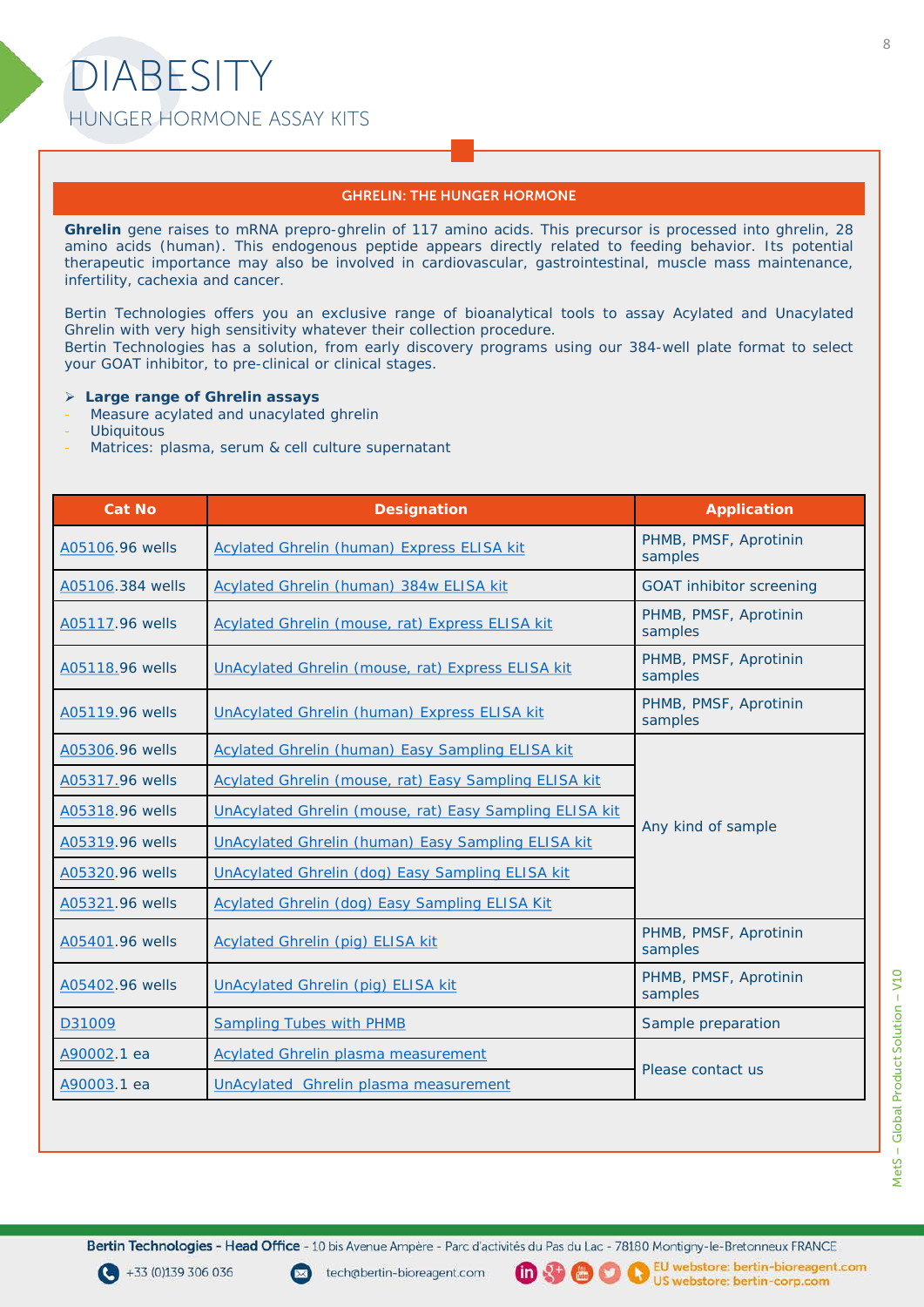## DIABESITY HUNGER HORMONE ASSAY KITS

#### INSULIN: LOWERING GLUCOSE RATE

*Insulin is a polypeptide hormone with molecular weight of 6,000 Daltons, composed of two peptides chains* jointed by two cross-linked disulphide bonds and synthesised by the beta cells of the islets of Langherans. Its best known action is to lower the blood glucose concentration by increasing the rate at which glucose is *converted into glycogen in the liver and muscles, and to fat in adipose tissue. Focus on hemolysis: hemolysis interferes with the assay by degrading insulin. To prevent hemolysis consequences, Bertin Bioreagent has an inhibitor cocktail and a procedure available* **Insulin (mouse, rat) ELISA kit 96 wells / 480 wells Ubiquitous** Use with hemolysed samples Matrices: plasma & serum **Cat No: A05105**

LEPTIN: A SATIETY HORMONE

Leptin, the product of the obese gene, is produced mainly in the adipose tissue, and is considered to play an important role in appetite control, fat metabolism and body weight regulation. Leptin has a dual action: it *decreases the appetite and increases energy consumption. Leptin is secreted in circadian fashion with nocturnal rise in both lean and obese patients.*

- **Leptin (human) ELISA kit** Cat No: A05174
- **Leptin (mouse, rat) ELISA kit Cat No: A05176** Cat No: A05176
- **Leptin Receptor (human) ELISA kit Cat No: A05175** Cat No: A05175
- New marker for atherosclerosis & metabolic syndrome
- Provided with internal quality control
- Involved in cholesterol accumulation
	- GROWTH HORMONE: TRAIN HARD AND SLEEP WELL

*Growth Hormone (GH) is a polypeptide hormone with a molecular weight of 23 K Daltons released from somatotropes of the anterior pituitary. It is regulated by several neurotransmitters and neuropeptides. Amongst other functions, it plays an essential role in regulating body growth.*

#### **Growth Hormone (rat) ELISA kit**

- Less that 1 hour bench time
- Matrices: Plasma, serum & culture supernatant
- Highly sensitive

#### QRFP-26RFA: INSULIN ENHANCER

**QRFP-26RFa** is a neuropeptide of 26 amino acids from the RFamides family. It is mainly produced in the hypothalamus and in some peripheral tissues like the brainstem or the lateral horns of the spinal cord. QRFP-26RFa has an action on the regulation of the high fat diet and on the lipolysis in adipocyte of obese individuals.

- **QRFP-26RFa (human) ELISA kit**
- Exclusive assay
- New biomarker
- **Sensitive**

**Cat No: A05037**

MetS - Global Product Solution - V10 MetS – Global Product Solution – V10

Bertin Technologies - Head Office - 10 bis Avenue Ampère - Parc d'activités du Pas du Lac - 78180 Montigny-le-Bretonneux FRANCE

 $\bigodot$  +33 (0)139 306 036

tech@bertin-bioreagent.com

 $(n<sup>2+</sup>)$ O (間)

EU webstore: bertin-bioreagent.com US webstore: bertin-corp.com

**Cat No: A05104**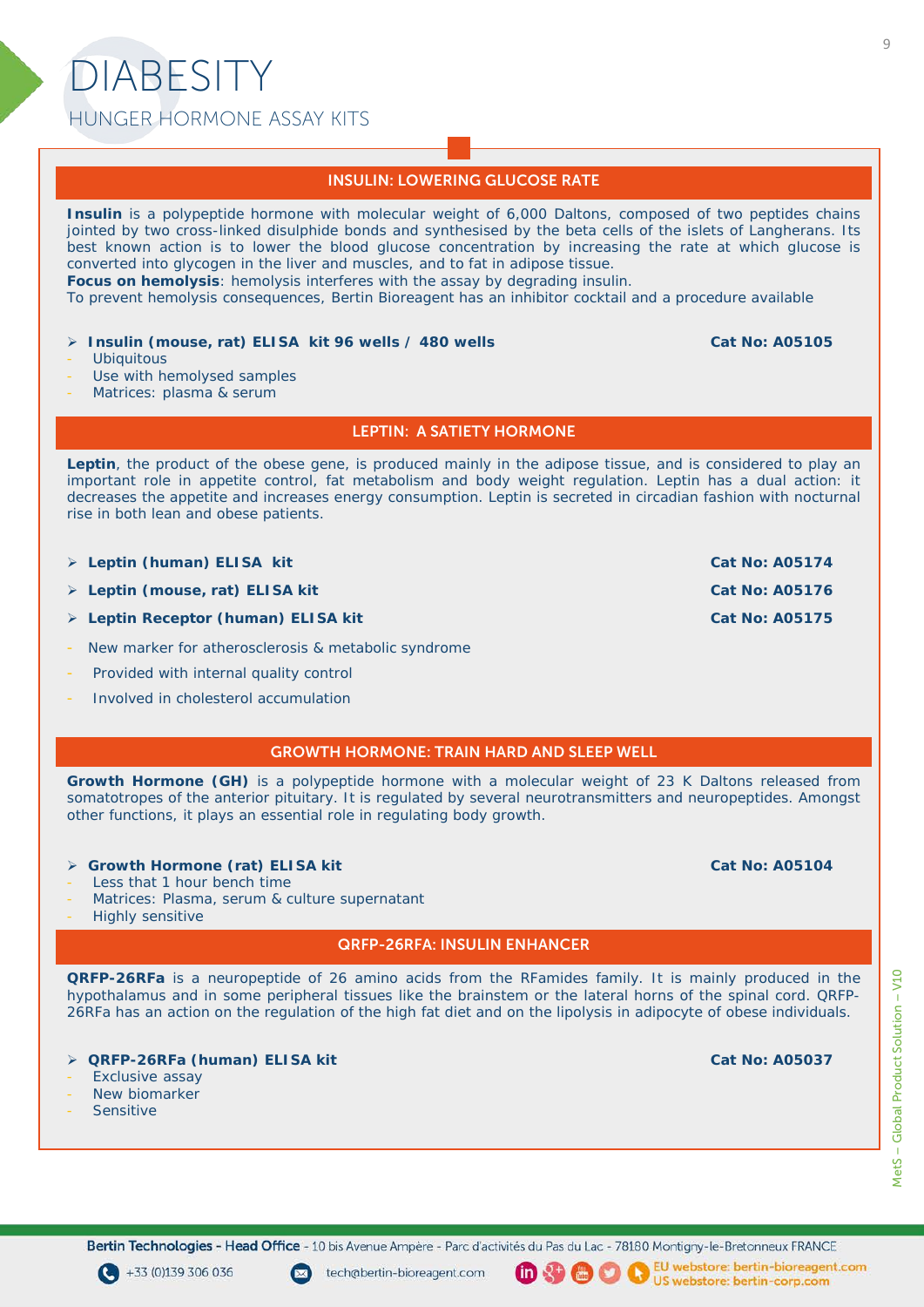## DIABESITY HUNGER HORMONE ASSAY KITS

#### RESISTIN: A CREDIBLE LINK BETWEEN INSULIN RESISTANCE AND TYPE 2 DIABETES

Resistin is a peptide hormone belonging to the class of cysteine-rich secreted proteins which is termed the *RELM family. It is described as ADSF (Adipose Tissue-Specific Secretory Factor) and FIZZ3 (Found in Inflammatory Zone).*

*Studies have shown that in mice, resistin impairs glucose tolerance and insulin action. It also inhibits adipogenesis in murine 3T3-L1 cells. Therefore, resistin has been proposed as an adipocyte secreted factor that is thought to link obesity and type 2 diabetes.*

#### **Resistin (human) ELISA kit**

- Matrices: human serum, plasma and culture supernatant
- Assay 41 samples in duplicate
- Incubation: 3 x 1 hour

#### **Resistin (mouse) ELISA kit**

- Matrices: mouse serum, plasma and culture supernatant
- Assay 40 samples in duplicate
- Incubations: 2 x 1 hour | 30 minutes

#### **Resistin (rat) ELISA kit**

- Matrices: mouse serum, plasma, and culture supernatant
- Assay 40 samples in duplicate
- Incubations: 2 x 1 hour | 30 minutes

#### OBESTATIN: SHED LIGHT ON THE DARK SIDE OF THE OBESTATIN

*Obestatin is an amidated peptide made of 23 amino-acids with a secondary conformation in alpha-helix.* Obestatin was identified as an anorexigenic peptide with an action on the food intake. First studies shown that *the obestatin reduced food intake and body weight. It can be considered as an antidiabetic peptide by positively influencing glucose and lipid metabolism.*

- **Cat No: A05036 Cat No: A05036 Cat No: A05036 Cat No: A05036**
- **Obestatin (mouse, rat) ELISA kit Cat No: A05035** Cat No: A05035
- Less that 1 hour bench time
- Matrices: plasma, serum & culture supernatant
- Sample volume: 50 µL

Bertin Technologies - Head Office - 10 bis Avenue Ampère - Parc d'activités du Pas du Lac - 78180 Montigny-le-Bretonneux FRANCE

 $\bigodot$  +33 (0)139 306 036

tech@bertin-bioreagent.com



(間)

EU webstore: bertin-bioreagent.com R) US webstore: bertin-corp.com

**Cat No: A05178**

**Cat No: A05177**

**Cat No: A05179**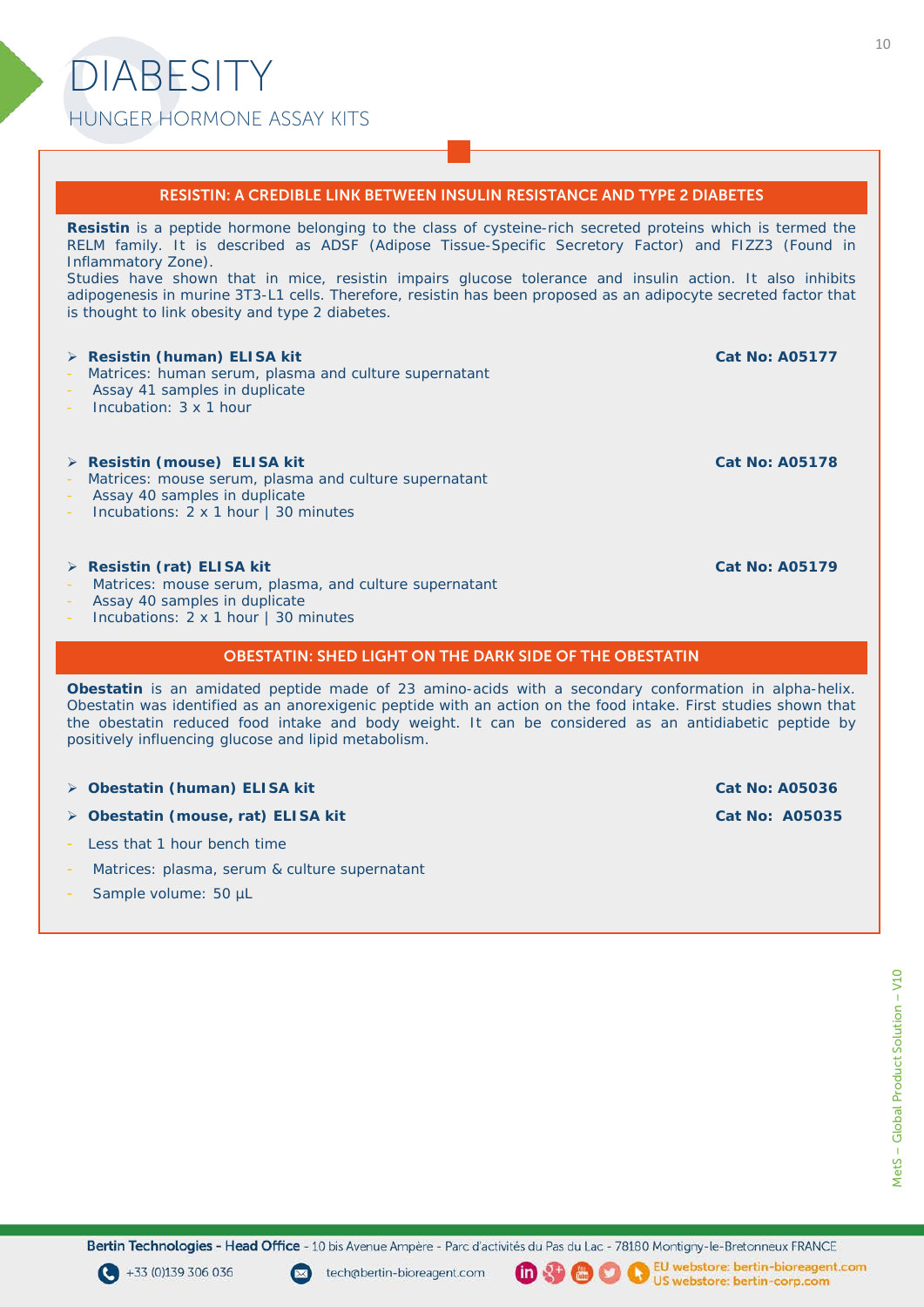# DIABESITY GLUCOSE METABOLISM ASSAY KITS

#### GLUCOSE: PIVOTAL SENSOR FOR MEDICAL RESEARCH

*Glucose's metabolism is central to mammalian life. Dynamic changes in any of the steps involved in processing glucose and its derivatives contribute to a wide range of diseases. Measuring the enzymes and metabolites is pivotal to biological and medical research. Cayman offers an array of tools to make these measurements, quickly, easily, and accurately.*

#### **Glucose Colorimetric Assay Kit**  Simple, reproducible **Sensitive** Matrices: plasma, serum & urine **Cat No: 10009582 Glucose Uptake Cell-Based Assay Kit**  Measure glucose uptake by cultured cells Convenient tool to study modulators of cellular glucose intake Employs 2-NBDG, a fluorescent deoxyglucose analog **Cat No: 600470 pH-XtraTM Glycolysis Cell-Based Assay Kit**  Real-time fluorometric measurement of extracellular acidification associated with glycolysis Includes control compounds to increase or decrease glycolytic rate Adaptable to high-throughput screening **Cat No: 601230**

Bertin Technologies - Head Office - 10 bis Avenue Ampère - Parc d'activités du Pas du Lac - 78180 Montigny-le-Bretonneux FRANCE





 $\binom{mn}{n}$ 

N

EU webstore: bertin-bioreagent.com US webstore: bertin-corp.com

MetS - Global Product Solution - V10 MetS – Global Product Solution – V10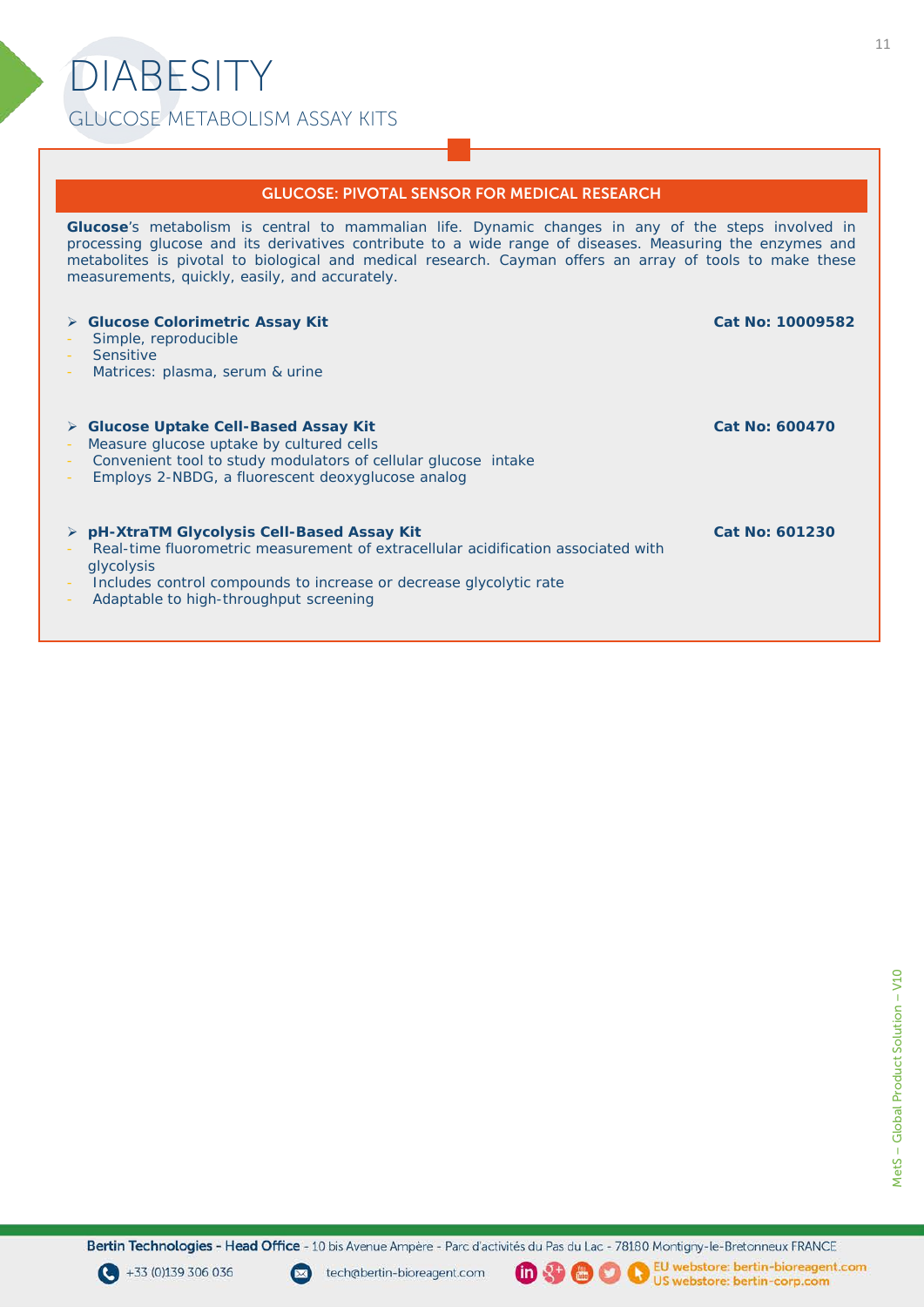### PPAR: MAJOR ACTOR OF ADIPOGENESIS

*Peroxisome proliferator-activated receptors (PPARs) play essential roles in the regulation of and* expression of target genes found in the virtually all parts of the body. Three types of PPARs have been identified: *alpha, beta/delta, and gamma. PPAR gamma regulates adipocyte differentiation, fatty acid storage, and glucose metabolism, and is a common target of insulin sensitizing drugs used in the treatment of diabetes.*

- **Example 2 Mouse PPARa Reporter Assay System <b>Accord 2 Mouse 2 Mouse 2 Mouse 2 Mouse 2 Mouse 2 Mouse 2 Mouse 2 Mouse 2 Mouse 2 Mouse 2 Mouse 2 Mouse 2 Mouse 2 Mouse 2 Mouse 2 Mouse 2 Mouse 2 Mouse 2 Mouse 2 Mouse 2 Mouse 2**
- **Rodent PPARγ Reporter Assay System Cat No: MR00101**
- **A Mouse PPARδ** Reporter Assay System Cat No: M00121
- Screening of test samples to quantify any functional activity, either agonist or antagonist
- Robust data proven, featuring excellent Z'scores & high signal-to-noise ratios
- All-inclusive kit

#### LXR: SENSORS OF CHOLESTEROL HOMEOSTASIS

The liver X receptors (LXRs) play an important role in the balance of cholesterol and lipid metabolism. These transcription factors control the expression of a battery of genes involved in the uptake, transport, efflux and *excretion of cholesterol in a tissue-dependent manner. The two isoforms – alpha and beta – are found* throughout the body, with LXRa tissue expression restricted to the liver, kidney, intestines, lungs, and fat tissue; *LXRβ in nearly all tissues and organs.*

**Example 2 Is a Reporter Assay System** *America Cat No: IB00311* **<b>Cat No: IB00311** 

- **Human LXRβ Reporter Assay System Cat No: IB00302**
- Screening of test samples to quantify any functional activity, either agonist or antagonist
- Robust data proven, featuring excellent Z'scores & high signal-to-noise ratios
- All-inclusive kit

#### RXR: REGULATOR OF METABOLIC FUNCTIONS

*The Retinoid X receptors (RXRs) regulate a plethora of genetic programs, including cell differentiation, the immune response, and lipid and glucose metabolism. Recent advances reveal that RXRs are important regulators of macrophages, key players in inflammatory and metabolic disorders.*

- **A Human RXRα Reporter Assay System <b>A A A A A A A A A A A A A A A A A** A Cat No: IB00801
- **Human RXRβ Reporter Assay System Cat No: IB00811**
- **Human RXRγ Reporter Assay System Cat No: IB00821**
- Screening of test samples to quantify any functional activity, either agonist or antagonist
- Robust data proven, featuring excellent Z'scores & high signal-to-noise ratios
- All-inclusive kit

#### FFAR: REGULATOR OF ENERGY METABOLISM

Free fatty acid receptor (FFAR) is a G protein-coupled receptor (GPCR) activated by free fatty acids (FFAs), *which play important roles not only as essential nutritional components but also as signaling molecules in numerous physiological processes. A number of pharmacological and physiological studies have shown that these receptors are expressed in various tissues and are primarily involved in energy metabolism.*

|  | > FFAR4 (GPR120) Reporter Assay Kit |  |
|--|-------------------------------------|--|
|  |                                     |  |

- **FFAR1 (GPR40) Reporter Assay Kit Cat No: 601190** Cat No: 601190
- Reverse transfection reporter assay to screen for FFARx agonists, antagonists, modulators

tech@bertin-bioreagent.com

- Positive control agonist included
- Sufficient reagent to perform assays on samples collected at several time points

Bertin Technologies - Head Office - 10 bis Avenue Ampère - Parc d'activités du Pas du Lac - 78180 Montigny-le-Bretonneux FRANCE

 $(in)$   $\mathbb{R}^+$ 

(間)

T.

 $\bigodot$  +33 (0)139 306 036

Cat No: 601200

EU webstore: bertin-bioreagent.com

US webstore: bertin-corp.com

MetS - Global Product Solution - V10 MetS – Global Product Solution – V10

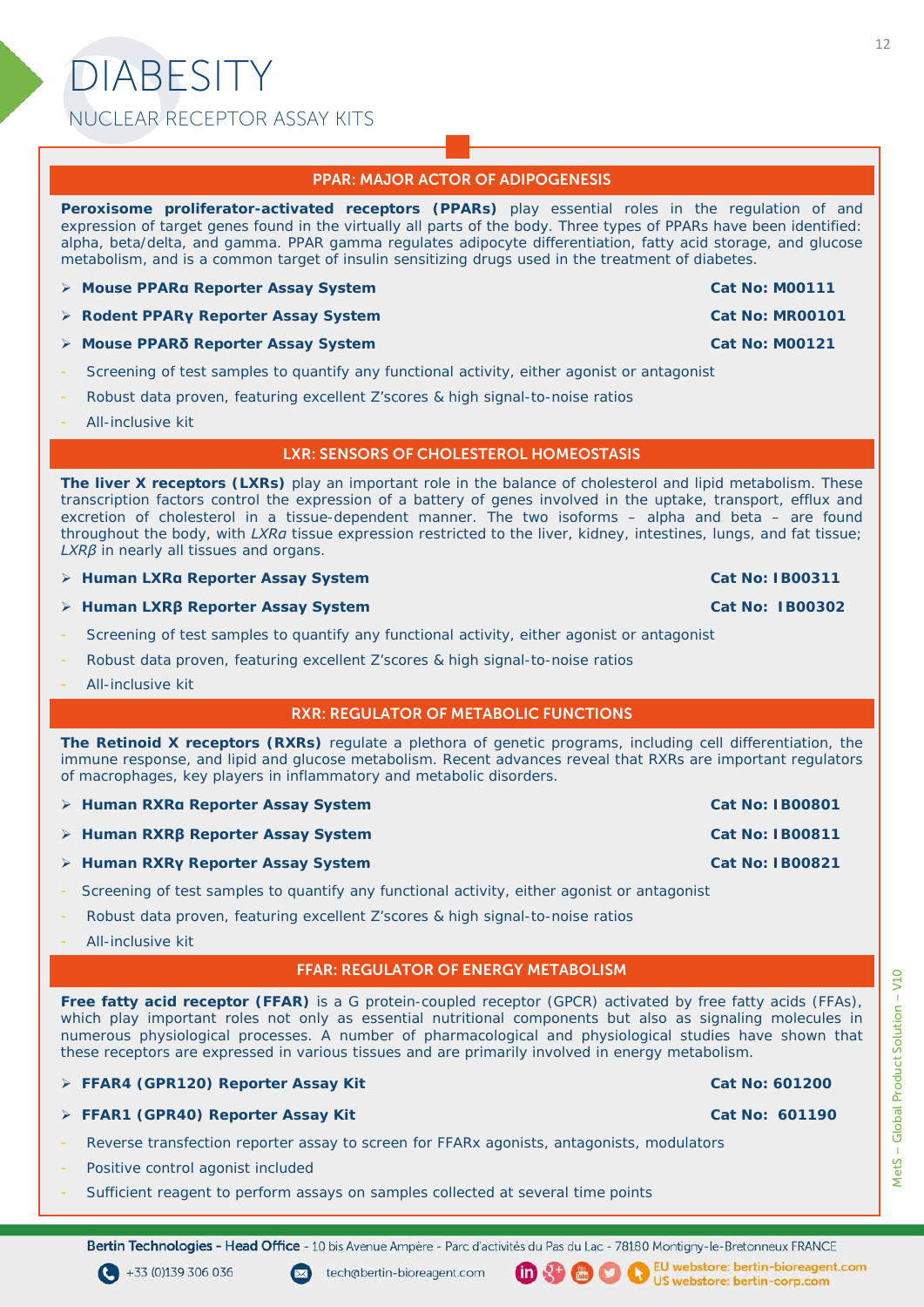

Oxytocin (OXT) is a hypothalamic peptide hormone that is stored in the posterior pituitary gland. It is a *classical neurohypophyseal hormone important for lactation and sexual behaviour. In light of metabolic control,* OXT has been shown to induce feeding restriction and body weight lowering through acting on brain regulatory *regions, in particular the hypothalamus.*

#### **Oxytocin ELISA Kit**

Measure oxytocin in plasma

DIABESITY

OTHER KITS

- Assay 24 samples in triplicate / 36 samples in duplicate
- Measure oxytocin levels down to 20 pg/ml

#### REACTIVE OXYGEN SPECIES: INTERCONNECTION WITH METS

*Reactive oxygen species (ROS) contribute to the inter-relationship between metabolic syndrome and saltsensitive hypertension, which are both caused by obesity and excess salt consumption. ROS can induce insulin resistance, which is indispensable for the progression of metabolic syndrome, and salt-sensitive hypertension stimulates ROS production, thereby promoting the development of metabolic syndrome.*

- **ROS Detection Cell-Based Assay kit**
- Measures ROS directly in live cells
- Specificity for superoxide and hydrogen peroxide
- Includes positive control for ROS generation and a negative control for ROS scavenging
- **Cat No: 601290**

**Cat No: 500440**

Bertin Technologies - Head Office - 10 bis Avenue Ampère - Parc d'activités du Pas du Lac - 78180 Montigny-le-Bretonneux FRANCE







 $\binom{mn}{n}$ 

EU webstore: bertin-bioreagent.com N



US webstore: bertin-corp.com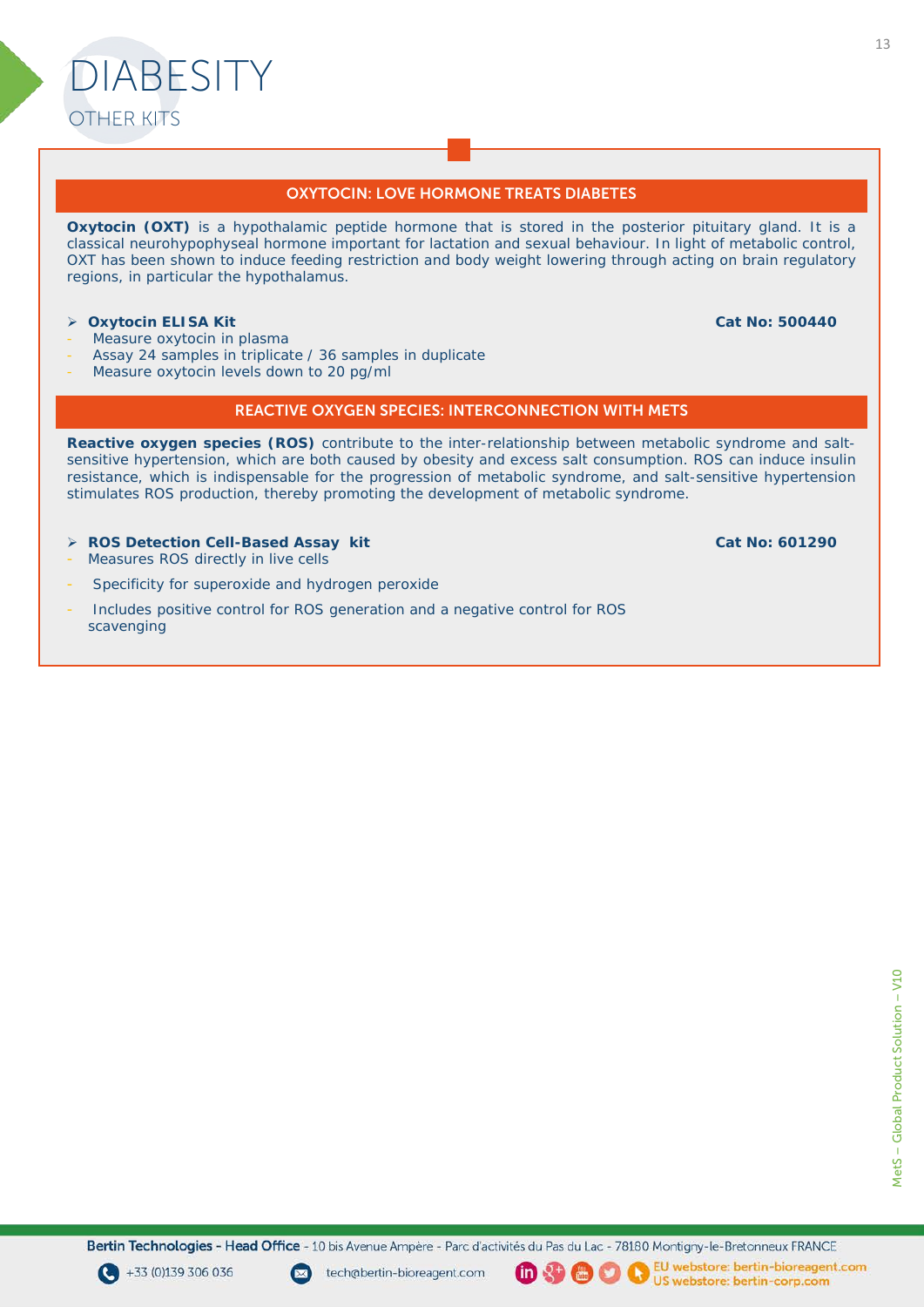## References - Article written by V. Tolle & O. Viltart

#### **Delhanty PJ, Neggers SJ, Van der Lely AJ.**

*Des-acyl ghrelin: a metabolically active peptide*. Endocr Dev. 2013;25:112-21.

#### **Geiss LS, Wang J, Cheng YJ, Thompson TJ, Barker L, Li Y, Albright AL, Gregg EW.**

*Prevalence and incidence trends for diagnosed diabetes among adults aged 20 to 79 years*, United States, 1980-2012. JAMA. 2014 Sep 24;312(12):1218-26.

#### **Global Burden of Disease Study 2013, Collaborators (5 June 2015).**

*"Global, regional, and national incidence, prevalence, and years lived with disability for 301 acute and chronic [diseases and injuries in 188 countries, 1990–2013: a systematic analysis for the Global Burden of Disease Study](https://www.ncbi.nlm.nih.gov/pmc/articles/PMC4561509)  2013".* Lancet (London, England). 386 (9995): 743–800.

#### **Galusca B, Jeandel L, Germain N, Alexandre D, Leprince J, Anouar Y, Estour B, Chartrel N. (2012)** *Orexigenic neuropeptide 26RFa: new evidence for an adaptive profile of appetite regulation in anorexia nervosa.*

J Clin Endocrinol Metab. 97(6):2012-8.

#### **Germain N, Galusca B, Grouselle D, Frere D, Billard S, Epelbaum J, Estour B. (2010)**

*Ghrelin and obestatin circadian levels differentiate bingeing-purging from restrictive anorexia nervosa.* J Clin Endocrinol Metab. 95(6):3057-62.

#### **Germain N, Viltart O, Loyens A, Bruchet C, Nadin K, Wolowczuk I, Estour B, Galusca B.**

*Interleukin-7 Plasma Levels in Human Differentiate Anorexia Nervosa, Constitutional Thinness and Healthy Obesity.* PLoS One. 2016 Sep 9;11(9):e0161890.

**Gorwood P, Blanchet-Collet C, Chartrel N, Duclos J, Dechelotte P, Hanachi M, Fetissov S, Godart N, Melchior JC, Ramoz N, Rovere-Jovene C, Tolle V, Viltart O, Epelbaum J.** *New Insights in Anorexia Nervosa.* Front Neurosci. 2016 Jun 29;10:256.

#### **Hassouna R, Zizzari P, Tomasetto C, Veldhuis JD, Fiquet O, Labarthe A, Cognet J, Steyn F, Chen C, Epelbaum J, Tolle V.**

*An early reduction in GH peak amplitude in preproghrelin-deficient male mice has a minor impact on linear growth.* Endocrinology. 2014 Sep;155(9):3561-71

#### **Hassouna R, Labarthe A, Tolle V.**

*Hypothalamic regulation of body growth and appetite by ghrelin-derived peptides during balanced nutrition or undernutrition.* Mol Cell Endocrinol. 2016 Sep 28.

**Jamar G, Caranti DA, de Cassia Cesar H, Landi Masquio DC, Bandoni DH, Pisani LP.**

*Leptin as a cardiovascular risk marker in metabolically healthy obese: Hyperleptinemia in metabolically healthy obese.* Appetite. 2016 Nov 9.

#### **Kerem M, Ferahkose Z, Yilmaz UT, Pasaoglu H, Ofluoglu E, Bedirli A, Salman B, Sahin TT, Akin M.** *Adipokines and ghrelin in gastric cancer cachexia.* World J Gastroenterol. 2008 Jun 21;14(23):3633-41.

Kuppens RJ, Diène G, Bakker NE, Molinas C, Faye S, Nicolino M, Bernoux D, Delhanty PJ, van der Lely **AJ, Allas S, Julien M, Delale T, Tauber M, Hokken-Koelega AC.**

*Elevated ratio of acylated to unacylated ghrelin in children and young adults with Prader-Willi syndrome.* Endocrine. 2015 Dec;50(3):633-42.

#### **López-Jaramillo P, Gómez-Arbeláez D, López-López J, López-López C, Martínez-Ortega J, Gómez-Rodríguez A, Triana-Cubillos S.**

*The role of leptin/adiponectin ratio in metabolic syndrome and diabetes.* Horm Mol Biol Clin Investig. 2014 Apr; 18(1): 37-45.

#### Lacroix MC, Caillol M, Durieux D, Monnerie R, Grebert D, Pellerin L, Repond C, Tolle V, Zizzari P, Baly C. *Long-Lasting Metabolic Imbalance Related to Obesity Alters Olfactory Tissue Homeostasis and Impairs Olfactory-Driven Behaviors.* Chem Senses. 2015 Oct;40(8):537-56.

Bertin Technologies - Head Office - 10 bis Avenue Ampère - Parc d'activités du Pas du Lac - 78180 Montigny-le-Bretonneux FRANCE





<sup>0</sup> 9 0 0 Us webstore: bertin-bioreagen EU webstore: bertin-bioreagent.com